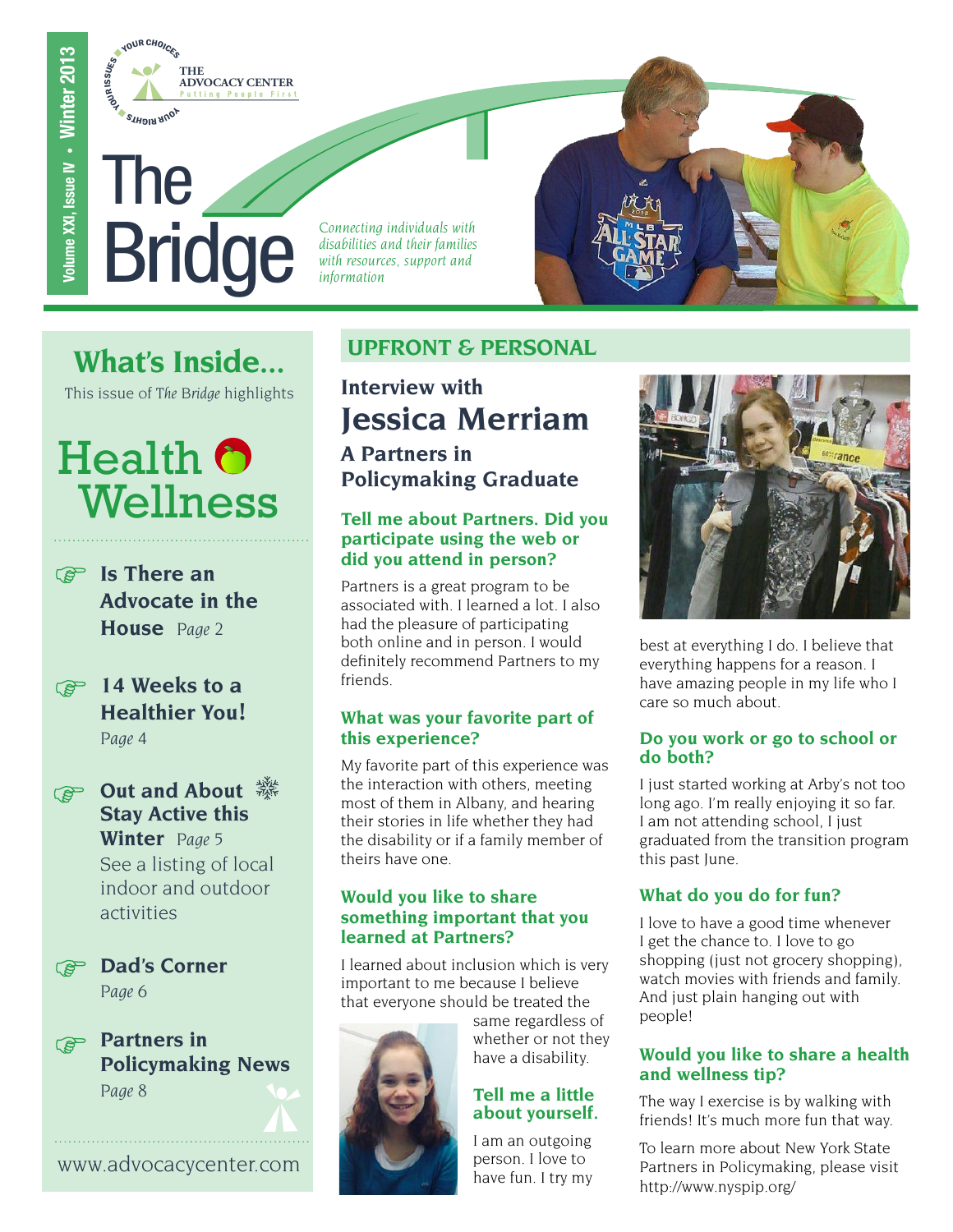## **Is there an Advocate in the House?**

**QUESTION: My son's teacher calls me often to come pick him up because he is arguing with another student. I can't always leave work to get him. And I'm worried he is missing so**  much instruction. He is 10 years old and has an IEP. He is fine at home and does not want to **talk about school.**





**Julie Buick** *Parent Education Specialist*

**Noran Shiner** *Advocate*

**Julie:** Regional Supervisor Kathleen Milliman\* suggests that if parents are repeatedly being called to pick up their child with a disability, who is receiving special ed services and has an IEP, then in order to have access to your child's right to due process, and to follow the guidelines for students with behavioral needs, you need to request a letter of suspension. In this way, data is being driven that this child is removed from placement.

**Norann**: What is happening too, is that parents are being told the child is *not* suspended, and that presents a problem. How do you request that you get a letter of suspension, when the child is not officially suspended? In fact, the child *is* suspended; if a student is not in school, he is suspended. If this is the case, what I would tell a parent to do is to call a regional associate.

**Maria:** From a parent perspective, I don't want my child to be suspended…isn't it good if my child is not suspended?

**Julie:** We look at suspension as a negative, where really, if your child is being suspended and especially if he has an IEP and is receiving services, it could be looked at

as, "there's a need that's not being addressed and we need to look at what other support can we get in place to support this child." What support does the student need to be able to stay in the current placement, benefit from instruction, and have meaningful opportunities in the classroom, rather than in the nurse's office, the principal's office, or at home? We can look at suspension as providing an opportunity to collect data as families and as advocates.

Also, if a child is suspended, that is happening at the building level. Families need to immediately notify the special ed. director or chairperson. An updated functional behavior assessment may be in order. The time to do this is now! Don't wait until annual review time.

**Maria:** Having a child removed without an official suspension may be used as a strategy to avoid arranging for additional support.

**Norann**: Well, it's not an effective strategy, because the child learns, "if I misbehave, I get to go home and play games all day."

**Julie**: Ultimately, it's the child who is impacted the most because it becomes a learned behavior. A child learns that if he does a specific behavior, that's what gets you removed from that environment. Again, I would say this indicates a need in that child. Maybe they are overwhelmed by the learning environment or there's not enough support in place.

**Norann**: We need to educate families, too, on how suspension is viewed. I'd like to see that changed. We could look at it as a positive, as a great way to lead into what supports and services are needed for the child.

**Julie**: We are referring to a 10year-old child in this case, but we also get calls about young adults who have made very significant infractions. Before we get to adulthood where there is no safety net to catch them, let's look at suspension in the younger years as an opportunity, while still in school, to address the challenges and issues that arise in that child. It can be a way to inform everybody on the team that we have an issue here and that we all need to come to the table and work together on behalf of this child.

And there may be barriers to this because suspension always triggers a family to have an emotional reaction to it, that, "my child is bad, he's not good enough; she's not following the rules. But another way to look at it is, "this is good information that we can use, move forward, and figure out what to do next. Sometimes, as parents and as advocates, we get caught up in the issue, and all the stuff that happened, and how horrible it is. So we have to acknowledge what happened, but not dwell on that. The question is, what do we do now, how do we move forward?

**Norann:** Sometimes I feel that districts don't know what to do. They are lost. Instead of reaching out to the community, to agencies and resources that can offer support, they feel they need to handle it solely within the district, and that can prolong problems. There's not always a sense of community, of collaborating with other agencies. And yet, in the near future, this change has to happen. OPWDD and ACCES-VR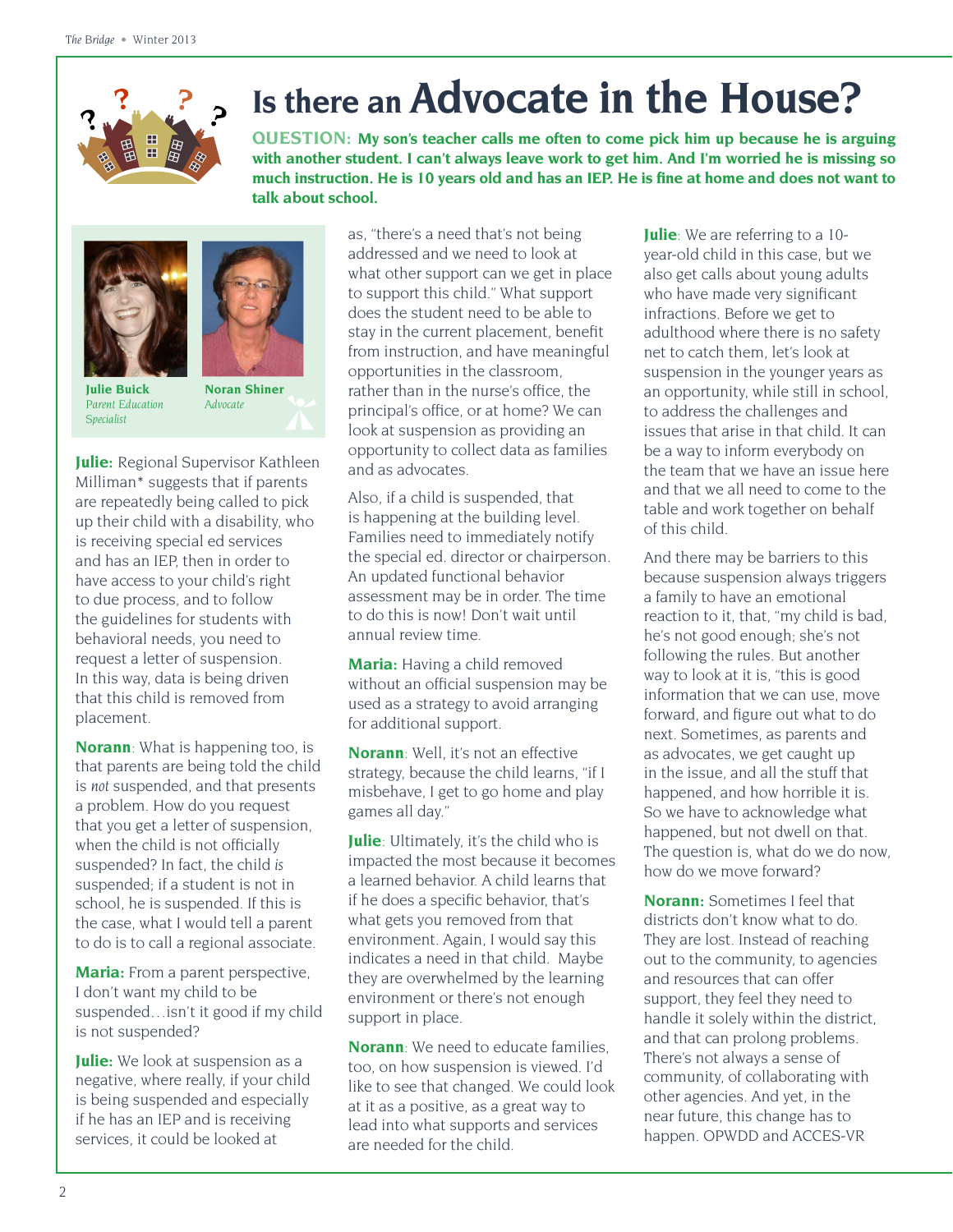are requiring it. Hopefully, districts will experience that working with other agencies is a good thing. The Advocacy Center, for example, is being utilized by districts a little more now than in the past.

**Julie:** We encourage families to report to the regional associate when there is a violation of compliance or in following the process, but parents can be reluctant to take that step. The regional associate is there to help them get positive outcomes and provide information about the special education process and regulations. So parents can call and make an inquiry. The regional associate is part of the team and there to support families.

**Norann**: Sometimes parents don't know they should be taking that step; they think we advocates should be making the call, when in fact, it is extremely important that the Regional Associates hear directly from parents. Families don't know they have the power to make an inquiry or complaint, whether over the phone or in writing.

**Julie:** We can put out the fire and help support the family and encourage them to reach out to the Regional Associate, but we can't always do it for them. State Ed is not aware of infractions and can't keep track of trends unless parents report a problem.One really important reason why parents need to get a letter of suspension is that once a student is removed, he or she must receive alternative instruction, such as a tutor. Families may not know this.

**Norann:** Make your request for a letter of suspension, *in writing.* And don't forget to date your letter.

*\*Kathleen Milliman is the NYS Education Department, Special Education Quality Assurance*  **Regional Supervisor, Western Regional Office. For** *a complete listing of NYS Regional Associates, please visit: [http://www.p12.nysed.gov/specialed/](http://www.p12.nysed.gov/specialed/contactseqa.htm) [contactseqa.htm](http://www.p12.nysed.gov/specialed/contactseqa.htm)*

### The Advocacy Center News



Kathy Giordano presented to a Congressional Caucus about Tourette Syndrome on behalf of The Tourette Syndrome Association (TSA) this past fall. Kathy is the TSA's Education Specialist and she coordinates Tourette Advocacy and Support at The Advocacy Center. Kathy was part of a panel that presented testimony. For details, please visit: [http://](http://www.tsa-usa.org/news/0913CongCaucusSep17.html) [www.tsa-usa.org/news/0913CongCaucusSep17.html](http://www.tsa-usa.org/news/0913CongCaucusSep17.html)

*Kathy Giordano delivers testimony.*

#### **Check out our new Coffee Talks!**

Enjoy these short videos featuring The Advocacy Center staff discussing topics of interest regarding disabilities. New topics include: *[Developing an Attitude of Gratitude](http://www.youtube.com/watch?v=gM0HvGLgYLw&feature=c4-overview&list=UUbpAQlAn6TCLC37ZlVFYFgw)* and *[Disability Awareness](http://www.advocacycenter.com/news/2013/12/20/new-coffee-talk-features-disability-awareness)*

#### **DifferentAbility Awareness Day**

On November 26, staff and volunteers from The Advocacy Center spent a day at French Road Elementary School in the Brighton Central School District, helping to raise awareness about disabilities to fifth graders. Public Education Coordinator Courtney Dolan encourages students to embrace "different abilities" through fun, hands-on activities and thought-provoking exercises. The day concluded with a dynamic, interactive drum circle and performance.

For more information on Disability Awareness workshops and customized programs, please contact Courtney Dolan at (585) 546-1700 or dolan@advocacycenter.com.

#### **Medical Needs Series Webinar Slated for Spring 2014**

The Advocacy Center launched a new medical needs series this fall. *Meeting Children's Medical Needs in the Home, School, and Community* was designed to help parents and professionals navigate the multiple systems of care necessary to serve children who have both disabilities and medical needs.

*Meeting Children's Medical Needs* will be offered again in the spring of 2014 as a three-part comprehensive webinar series. Public Education Coordinator Courtney Dolan says, "The series has opened the doors for better communication about how to support both families and practitioners in the community. By offering it as a webinar, we will reach even more families and community members. The series is funded by a grant from theNew York State Developmental Disabilities Planning Council. For more information, please contact Courtney Dolan, Public Education Coordinator, at (585) 546- 1700 or email: dolan@advocacycenter.com.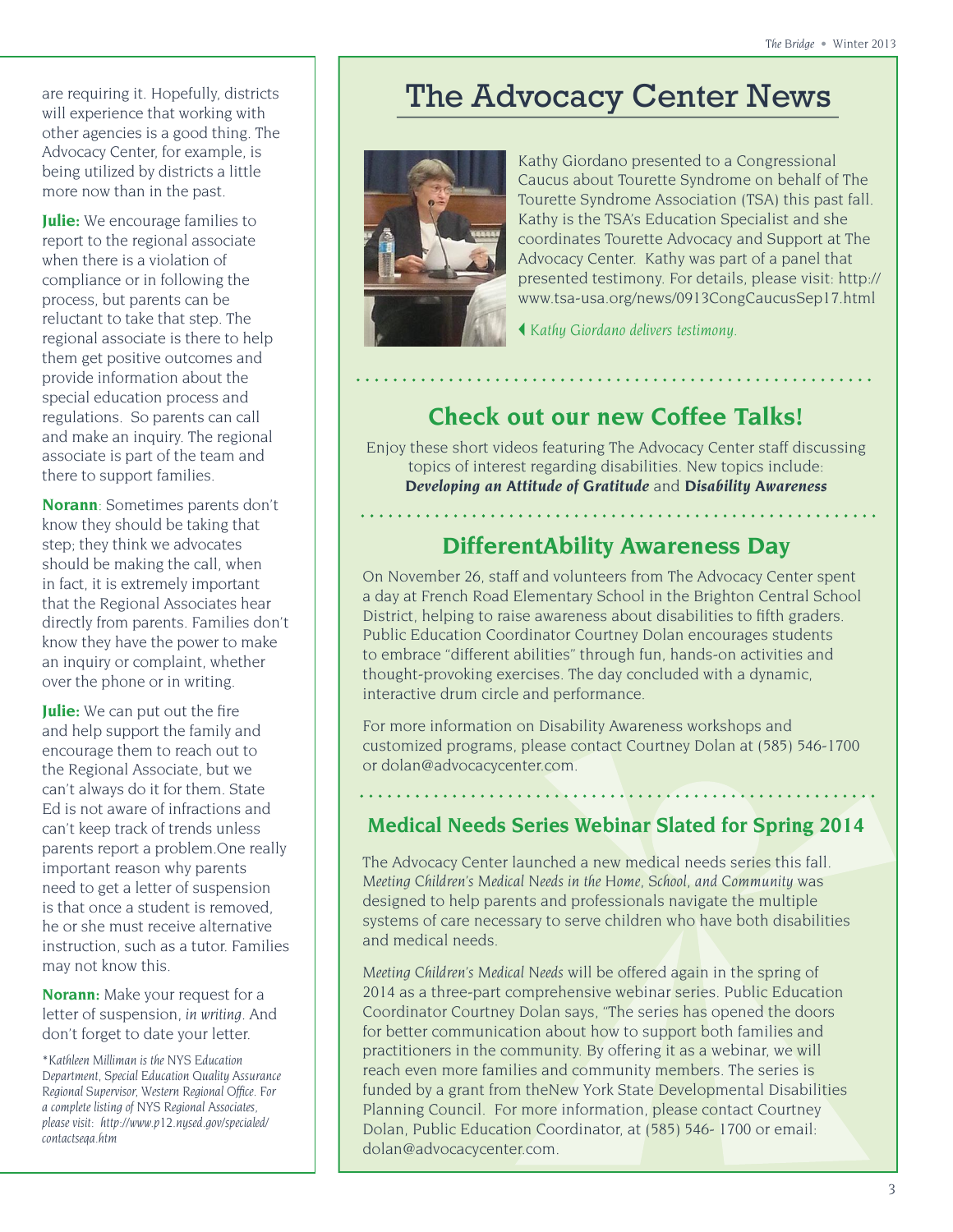#### **How to encourage your child to eat more fruits and vegetables**

Try using a visual guide such as *My Plate*. Print and hang on your frig as a reminder or make placemats for your family.

See all the printable resources available at *Choose My Plate:*  http://choosemyplate. gov/print-materials-



ordering/graphic-resources.html

#### **Tips for building a healthy plate**

- Make half your plate fruits and vegetables.
- Switch to skim or 1% milk.
- Make at least half your grains whole.
- Vary your protein food choices.
- Keep your food safe to eat learn more at www.FoodSafety.gov.

#### **What to do if your child has sensory aversion to the texture of fresh fruits and vegetables??**

Some kids (and adults) cannot tolerate the texture of fresh fruits and vegetables in their whole form. Try to change the texture of by:

- Chopping and cooking vegetable into soups such asbroccoli soup, squash soup, vegetable soup, tomato soup. Look for recipes that don't have a lot of fat – you don't want to solve one problem and create another!
- Offering combined fruit and veggie juices (that taste primarily like fruit juice)
- Make fruit smoothies a kid that won't touch strawberries, blueberries, or bananas may be more than happy to if these are well blended with a little yogurt and milk or juice.
- Make applesauce in the crockpot.

Frozen fruits and vegetables are great to have on hand. Canned items are a lifesaver too; just watch for sodium and sugar content.

## Health **O** Wellness

### **14 WEEKS TO A HEALTHIER YOU**

A *free*, personalized, web-based physical activity and nutrition program. Offered by the National Center on Health, Physical Activity, and Disability Exercise, track your eating, and be inspired to be healthy right at home:

#### **What is the program?**

- Description: A *free*, personalized, web-based physical activity and nutrition program
- Target Audience: People with mobility limitations, chronic health conditions and physical disabilities
- Goal: To help you get moving and making healthy nutrition choices
- Duration: 14 weeks

#### **How does it work?**

- You register for the program and tell us a little about yourself.
- We take the information you gave us and, to the best of our abilities, provide you with personalized resources and exercises that meet your individual needs over the course of 14 weeks.
- Because there is new material each week that builds on the previous weeks, the program works best if you visit at least once a week.

#### **What do I get throughout the program?**

- New, personalized weekly exercises
- Physical activity and nutrition tips
- Motivational resources
- Weekly recipes
- Features to help you track your activity and what you eat
- Optional reminders and alerts
- Opportunities to connect with other participants
- Access to 14-Week coaches

To learn more or to register, please see <http://www.ncpad.org/14weeks/>

#### **Health Consequences of Overweight and Obesity**

Overweight and obesity increases the risk of a number of other conditions, including:

- Coronary heart disease
- Type 2 diabetes
- Cancers (endometrial, breast, and colon)
- High blood pressure
- Lipid disorders (for example, high total cholesterol or high levels of triglycerides)
- Stroke
- Liver and gallbladder disease
- Sleep apnea and respiratory problems
- Osteoarthritis (a degeneration of cartilage and its underlying bone within a joint)
- Gynecological problems (abnormal periods, infertility)

*of physical activity are universal for all children, including those with disabilities."*

*"The bene�ts*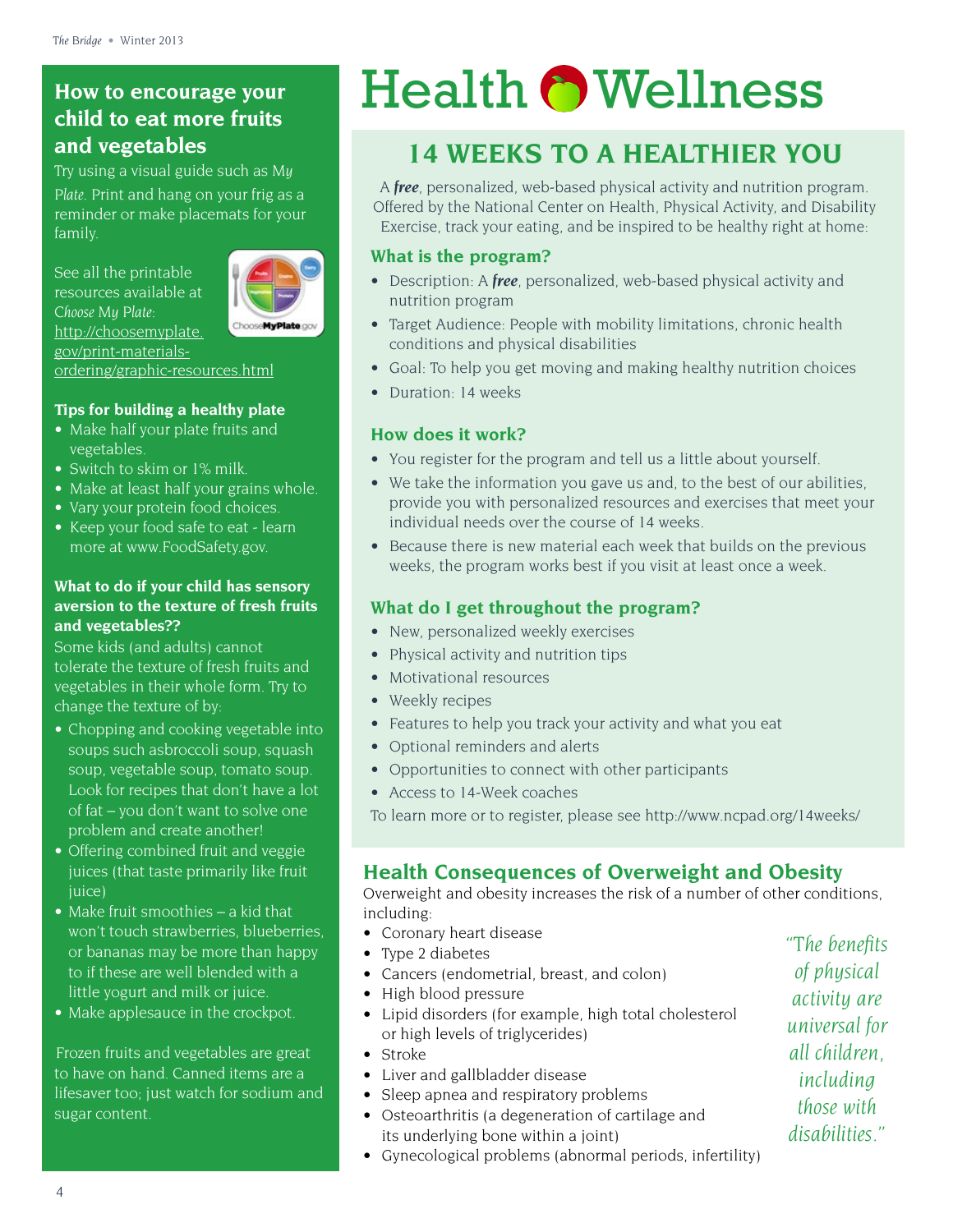## **Out and About - Stay Active this Winter**



#### *SportsNet*  **Wheelchair Basketball Try It Clinic**

#### **January 28, 2013, 5:30 - 8:00PM**

For anyone who is interested in learning about wheelchair basketball. 1000 Elmwood Avenue, Gym at Door #1 Cost is \$2.00 at the door

#### **Contact us by Wed., January 23!**

Call or send email with Name, Contact Info, and Number of People attending to: Anita O'Brien, SportsNet Manager, 585.271.1894, ext. 1742, [aobrien@rochesterrehab.org](http://www.advocacycenter.com/news/2013/12/20/new-coffee-talk-features-disability-awareness) HOSTED BY the Monday Night Recreational Basketball group and the Rochester Wheels team.

*SportsNet is an inclusive sports and recreation program of Rochester Rehabilitation.*

#### **CP Rochester Shared Ski Adventures January 12 – March 9**



is an ADAPTIVE Learn to Ski Program that helps people with disabilities become independent skiers. We ski at Swain Ski Resort in Western New York. For further information or to register, please contact Shared Ski Adventures (SSA) Coordinator Nicole Fulle at CP Rochester Office, (585) 295-1587 ext. 2282 Cell: (585) 749-9333 or email: [nfulle@cprochester.org](mailto:nfulle@cprochester.org) or Sean Ossont at (585) 704-5740; email: [sean\\_ossont@hotmail.co](mailto:sean_ossont@hotmail.co)

Look for CP Rochester's current recreation offerings at: [http://www.](http://www.cprochester.org/recreation.asp) [cprochester.org/recreation.asp](http://www.cprochester.org/recreation.asp) or call the Recreation Program at 585-295-587 x2282

#### **CDS Monarch**

offers a variety of evening and weekend classes that promote health and wellness for people of all ages and

abilities. The water is always warm at CDS's temperature regulated pool. For current offerings, please visit [http://](http://www.cdsmonarch.org/) [www.cdsmonarch.org/](http://www.cdsmonarch.org/) or phone the main office at (585) 341-4600.

#### **Webster SEPTA Sports Bowling**



January-March at Empire Lanes in Webster, NY on Sunday afternoons. Webster Special Education Parent Teacher Association SEPTA sponsors sports programs for children with special needs-ages 5-21. Contact: Larry Ritzenthaler at (585) 872-3098 for further information.

#### **Pieters Family Life Center** W**ater walking and aquatic classes**

Check out the HydroWorx 2000 therapy and fitness pool, a fully accessible pool that has an underwater treadmill which allows for low-impact therapeutic exercise and aggressive conditioning for serious athletes.

The Pieters Family Life Center also includes a fitness center, universally designed to meet the need of seniors, wheelchair users, individuals with physical and intellectual disabilities as well as athletes and exercisers. [https://www.pietersfamilylifecenter.](https://www.pietersfamilylifecenter.org/Default.aspx?RD=1355) [org/Default.aspx?RD=1355](https://www.pietersfamilylifecenter.org/Default.aspx?RD=1355)





Family Swim takes place from 1-3pm on one Sunday per month at Holy Childhood**,** 100 Groton Parkway, Rochester, NY 14623 This program is FREE for AutismUp members. For more information, please contact Rachel Rosner**,** AutismUp, (585)248-9011, [rrosner@autismup.org](mailto:rrosner@autismup.org)

#### **Therapeutic Horseback Riding at Heritage Christian Stables**

Operated by Heritage Christian Services, PO Box 200, Webster, NY 14580 (585) 872-2540.

For further information, see [www.heritagechristianstables.org](http://www.heritagechristianstables.org)



**Equicenter Therapeutic Riding and Non-riding Program Options**

For more information, please contact: Lindsay Alberts, (585) 624-7777 <lalberts@equicenterny.org> Location: 3247 Rush Mendon Rd. Honeoye Falls, NY 14472

#### **JCC Rochester**

offers a variety of fitness and aquatic programs. The Jewish Community Center of Greater Rochester, 1200 Edgewood Avenue, Rochester, NY 14618 For more information, call (585) 461-2000 or see [http://www.jccrochester.org/about-the-jcc/col/�tness-center](http://www.jccrochester.org/about-the-jcc/col/fitness-center)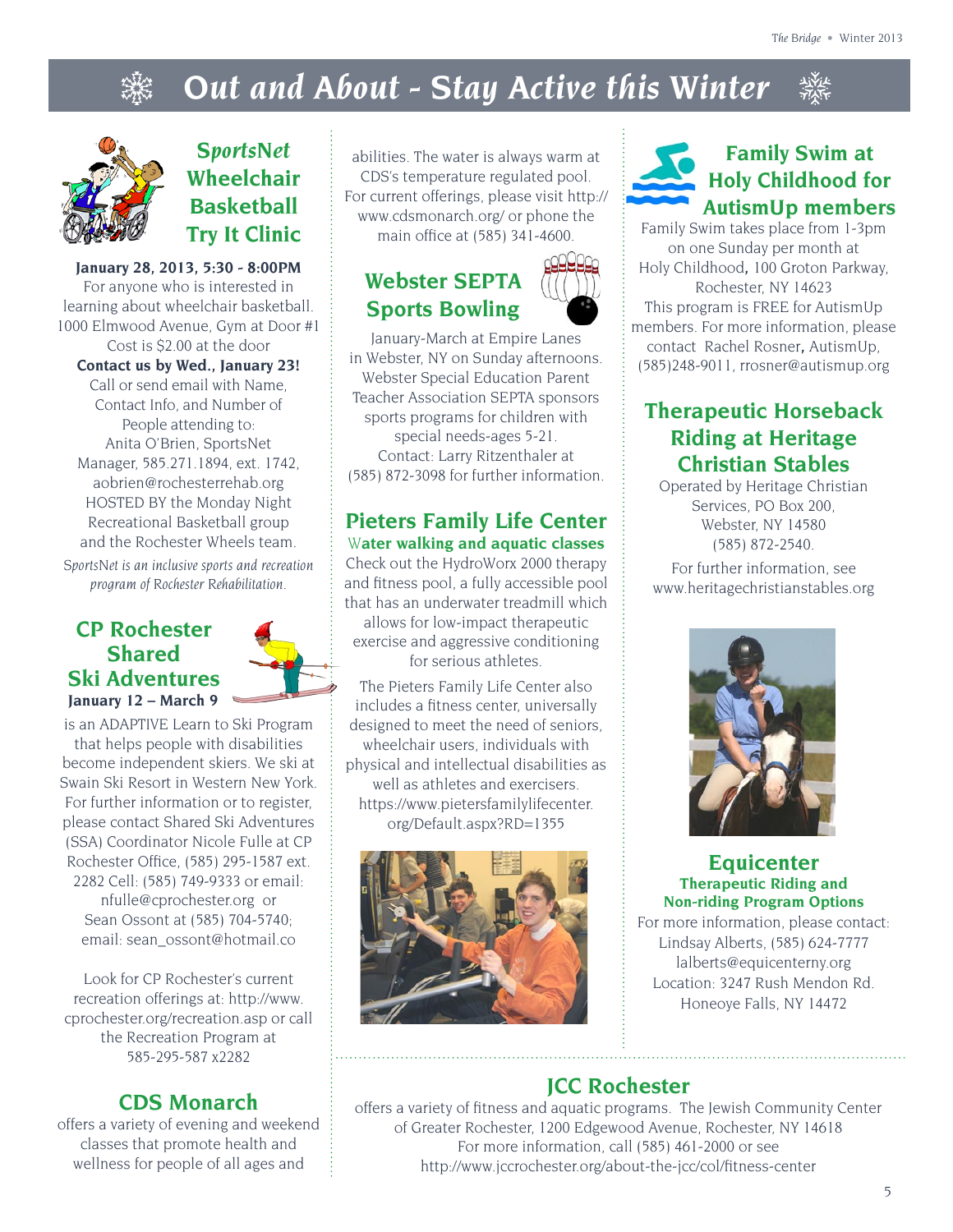#### **When Your Child Refuses To Go To School**

School avoidance syndrome is one of the most common causes of vague, unveri�able symptoms in school-age children. This syndrome may be triggered by stress.

How does a parent distinguish between a real illness and anxiety? Ask yourself the following questions:

Does the child have a fever? Was he or she vomiting? Did the child have diarrhea? What was his or her condition the night before?" Does your child complain of feeling sick only on school days and then seem fine on weekends?

If no physical factors are involved, and this has happened several times before, consult your child's doctor to rule out a medical problem.

It's also important to ask the child about what's happening at school. The American Academy of Pediatrics (AAP) stresses that children may

have a difficult time explaining what worries them. The AAP and American Academy of Family Physicians (AAFP) identify the following situations as school avoidance triggers:

- Teasing by other children, such as being called "ugly" or "fat"
- Fear of failure
- Threats of physical harm from a school bully
- Actual physical harm
- Anxiety over using a public bathroom
- Major changes at home, such as a divorce, death of a family member or pet, moving to a new home

The AAP stresses that the first step in managing school avoidance is to have the child checked by a doctor so that actual physical problems are ruled out. Vision and hearing problems, for example, may cause high levels of school-related anxiety for a child. If no physical problems are found, the doctor can help you understand the child's anxiety and develop a plan to get the child back to school.

> ~ From the University of Rochester Medical Center [http://www.urmc.rochester.edu/encyclopedia/content.aspx?](http://www.urmc.rochester.edu/encyclopedia/content.aspx?ContentTypeID=1&ContentID=987) [ContentTypeID=1&ContentID=987](http://www.urmc.rochester.edu/encyclopedia/content.aspx?ContentTypeID=1&ContentID=987)

#### **Mental Health/Social/Emotional Wellness**

<http://www.cmhcwny.org/home.html> **Children's Mental Health of Coalition of Western New York** A voice for families of children with emotional, social, behavioral, developmental, and learning challenges.



Serving: Allegany, Cattaraugus, Chautauqua, Chemung, Erie, Genesee, Livingston, Monroe, Niagara, Ontario, Orleans, Schuyler, Seneca, Steuben, Tioga, Tompkins, Wayne, Wyoming and Yates Counties

## Dad's Corner

By Patrick Connelly



Patrick and Sean Connellu

Being Sean's dad has taught me more about joy, love and patience than I could ever have imagined. It has also put us in contact with incredibly phenomenal people. We have been blessed to have had extraordinary teachers and therapists throughout his schooling at Creekeside, wonderfully caring staff at Holy Childhood and countless numbers of exceptional coaches, volunteers and buddies. Rochester IceCats, Webster Challenger Baseball, TIES drumming, CP Rochester Bowling, Special Olympic events and FCDSN events are just a few of the activities that have enhanced our lives and forged friendships with some of the finest people on the planet!

Check out this blog by Rob Rummel-Hudson: <http://www.schuylersmonsterblog.com/>

#### **Fighting Monsters with Rubber Swords**

*As parents, we're probably almost certainly unprepared for the disabilities of our children, at least at �rst. We go into battle against monsters without so much as a BB gun in our hands. What we discover as we go is that sometimes, we don't need weapons. We simply need different tools, such as patience, and tougher skins, and ingenuity. And most of all, we need to learn forgiveness, primarily for ourselves.*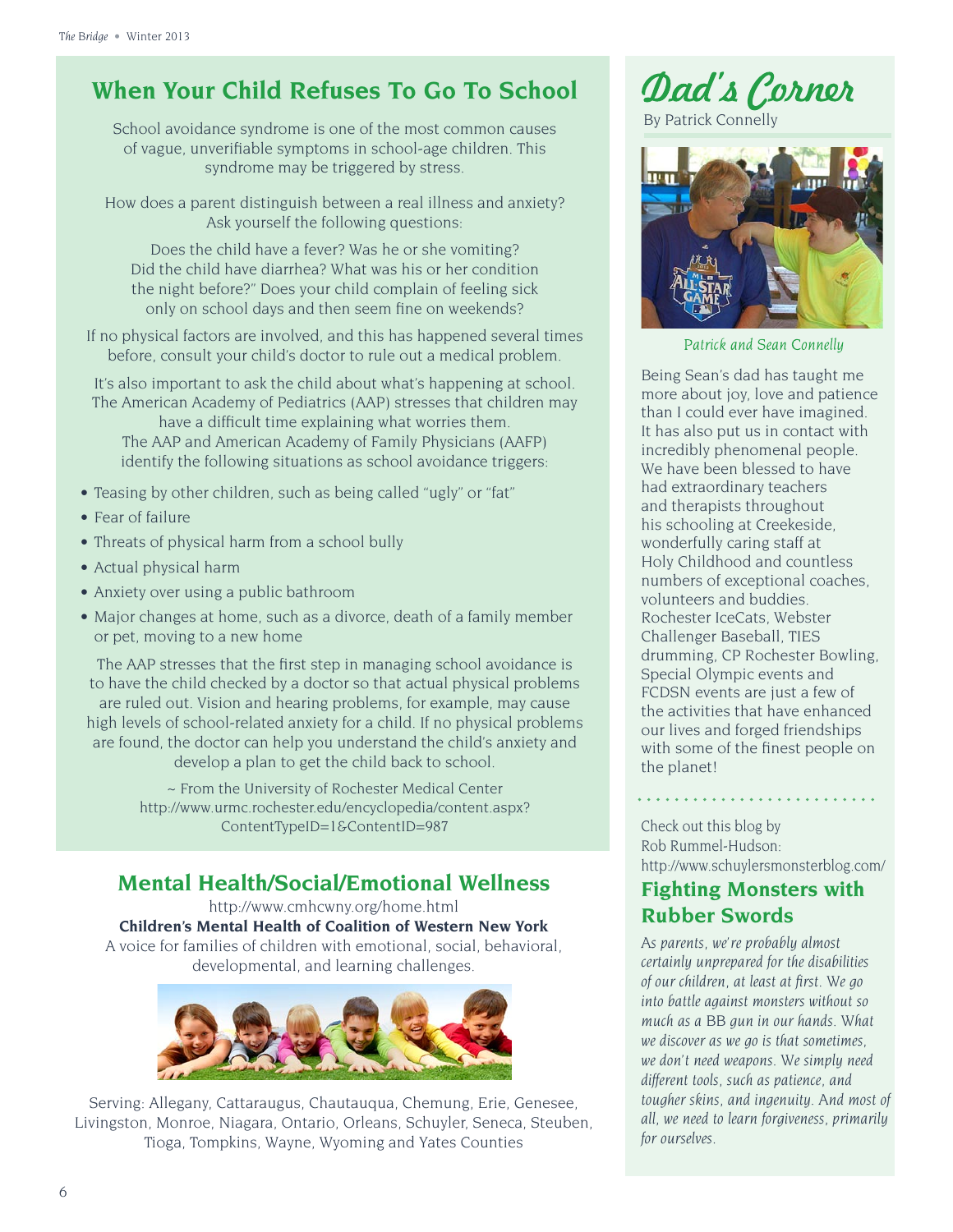#### Resources on Health & Wellness



The Surgeon General's Call to Action to Improve the Health and Wellness of Persons with Disabilities, Office of the Surgeon General (US); Office on Disability (US), Rockville (MD): Office of the Surgeon General (US): 2005. <http://www.ncbi.nlm.nih.gov/books/NBK44667/>

National Down Syndrome Society website – see the section on Wellness. <https://www.ndss.org/Resources/Wellness/>

> UCP – United Cerebral Palsy website <http://ucp.org/resources/health-and-wellness/wellness/>



# Are you Ready?

Make your experience count as you learn to make an even bigger impact in the lives of people with diverse needs.

The Warner School of Education will prepare you to work with students and clients in school, community and counseling settings. Consider these exciting options:

- Special and Inclusive Education Teacher Certification
- Annotation to Teach Students with Severe and/ or Multiple Disabilities
- Specialization in Applied Behavior Analysis
- Master's Degree in Human Development with a Specialization in Developmental Differences

Generous grants and scholarships are available to qualified applicants.

The Warner School offers graduate programs in: Teaching Counseling Human Development **Higher Education Educational Policy** School Leadership Health Professions Education



www.warner.rochester.edu · admissions@warner.rochester.edu · 585.275.3950



It was Friday. For every item I scratched off my to-do list, two more easily replaced it. Exercise was at the bottom of the list, an unwise choice.

Sometimes my kids motivate me to do the right thing. Nick showered and had breakfast and was sitting on the recliner watching TV. Nick is 21 years old, 5 feet tall, and likes to eat; except for the age part, we are a lot alike. "Hey Nick, wanna go to the Y?"

A little while later, we hopped on treadmills side by side. After twenty minutes, Nick stopped. I was surprised and wondered why he didn't have the energy to continue. Where was he going? My worry machine cranked up… here we go… does he have a thyroid problem? Is he bored? Is he depressed? Is he hurt? Is he giving up? Is…." He then stepped up onto an elliptical and then really started working hard – for another thirty minutes. He proudly stepped down, exclaimed "Whew!" and smiled.

Worry machine off for the moment.



Wishing all of our families and friends a peaceful and joyful 2014.

Maria Schaertel